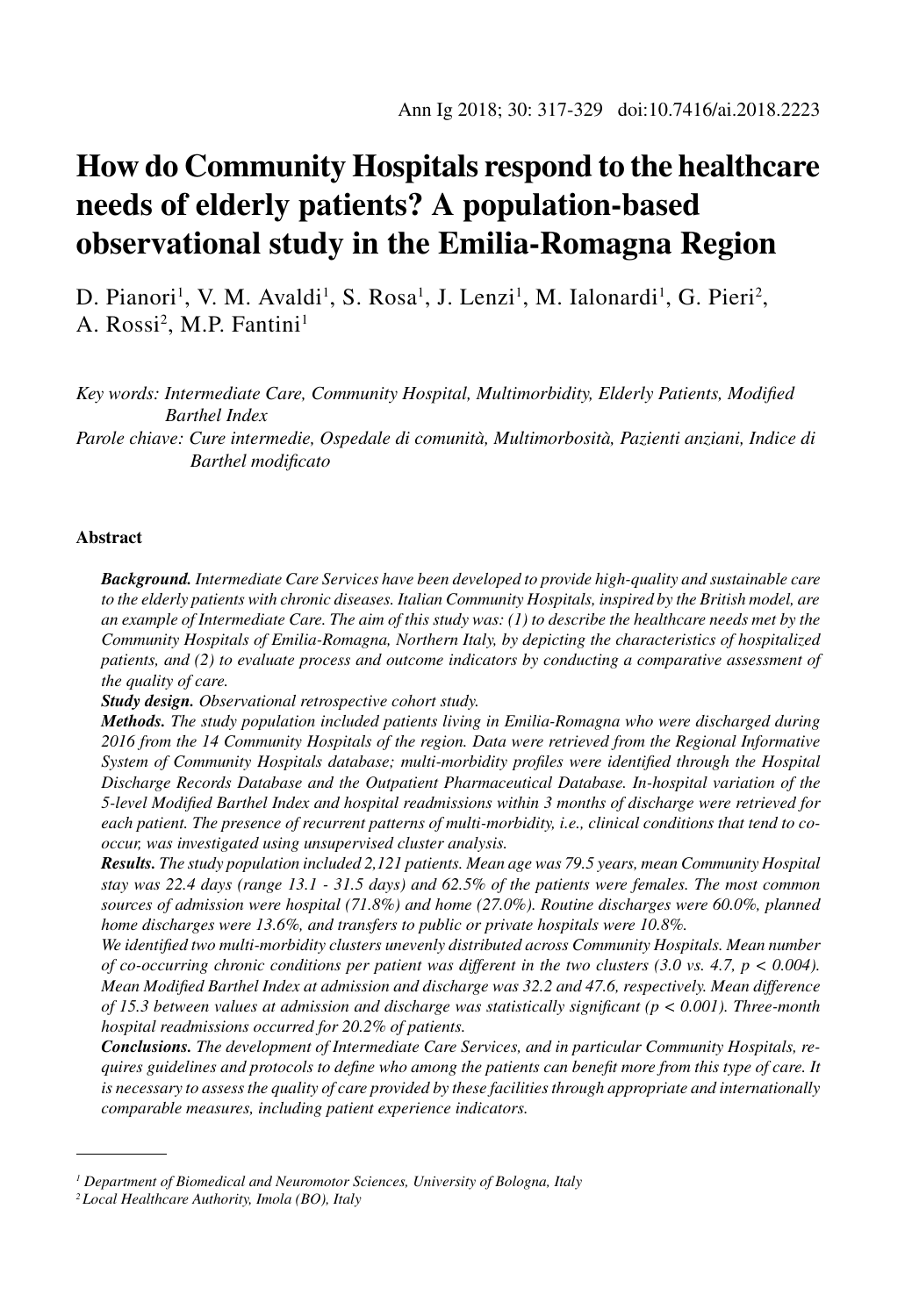# **Introduction**

The increase in life expectancy has led to a rise in the prevalence of patients with two or more chronic diseases (multi-morbidity) (1, 2). It is estimated that more than half of those who have a chronic disease have at least another disorder (2, 3). The elderly patients with multi-morbidity are frequent users of healthcare services, both in terms of pharmacological prescriptions and hospital admissions, and have a significant impact on healthcare costs (4, 5). Traditional hospital care, based on organizational models built around single disciplines, has not always been able to respond to these complex healthcare needs and would require a more holistic approach (6). In addition, it is estimated that the inappropriate use of hospitals involves 15-50% of acute care beds (7), and that prolonged hospital stays have potentially critical consequences for patients (8).

It is thus necessary to implement welldefined discharge plans to cope with the complex needs of patients with chronic conditions (9, 10). Therefore, it is essential to ensure continuity of care by developing services that integrate hospital and primary care services, such as Intermediate Care services (11). Since the late '90s, in several European countries Intermediate Care has been developed for the management of elderly patients with chronic diseases in order to respond to their care needs and achieve greater system efficiency (12, 13). In the UK, Intermediate Care has been introduced to prevent unnecessary hospitalizations and delayed discharges, and to facilitate access to rehabilitation and patient's return to home (14, 15). A Cochrane review on the effectiveness of this care model shows that patients admitted to Intermediate Care facilities after hospitalization have fewer short-term hospital readmissions compared with those who are directly discharged to home (16).

In the UK, the National Health Service (NHS) Benchmarking Network has launched the National Audit of Intermediate Care (NAIC) for the evaluation of Intermediate Care Services, including Community Hospitals (17). The NAIC collects annual data on services, organizational models, accessibility, funding, staff-mix, and quality of care provided. The Community Hospitals Report evaluates structural features, access procedures, activities, staff equipment, costs, and quality of service through process and outcome indicators, including patient experience (17). In Italy, Intermediate Care services were first mentioned in the National Healthcare Plan 2006-2008 guidelines, and since then all regions have chosen different strategies to implement these services (18, 19). Italian Community Hospitals are based on the UK model (20) and, according to the Ministerial Decree n. 70/2015, have a limited number of beds (max 20) managed by nurses and general practitioners or specialists for patients needing care that cannot be provided at home. The expected length of stay in Community Hospitals is about 15–20 days. According to the Decree, patients can be admitted to Community Hospitals from hospital wards, emergency rooms, home, or residential care facilities for the elderly.

Although the Emilia-Romagna Region lacks specific guidelines for Community Hospitals, a Regional Decree for the accreditation of Primary Care Department (n. 221/2015) states that the elderly patients with multi-morbidity, worsening chronic diseases or rehabilitation needs can be admitted to "primary care beds". Based on these indications, beginning 2016, six Local Health Authorities of Emilia-Romagna have opened 14 Community Hospitals. Most of these Community Hospitals respond to the need to "convert" beds of small and peripheral hospitals. Because each structure has a specific organization, it is of primary interest to conduct a comparative evaluation in terms of care provided and characteristics of patients managed.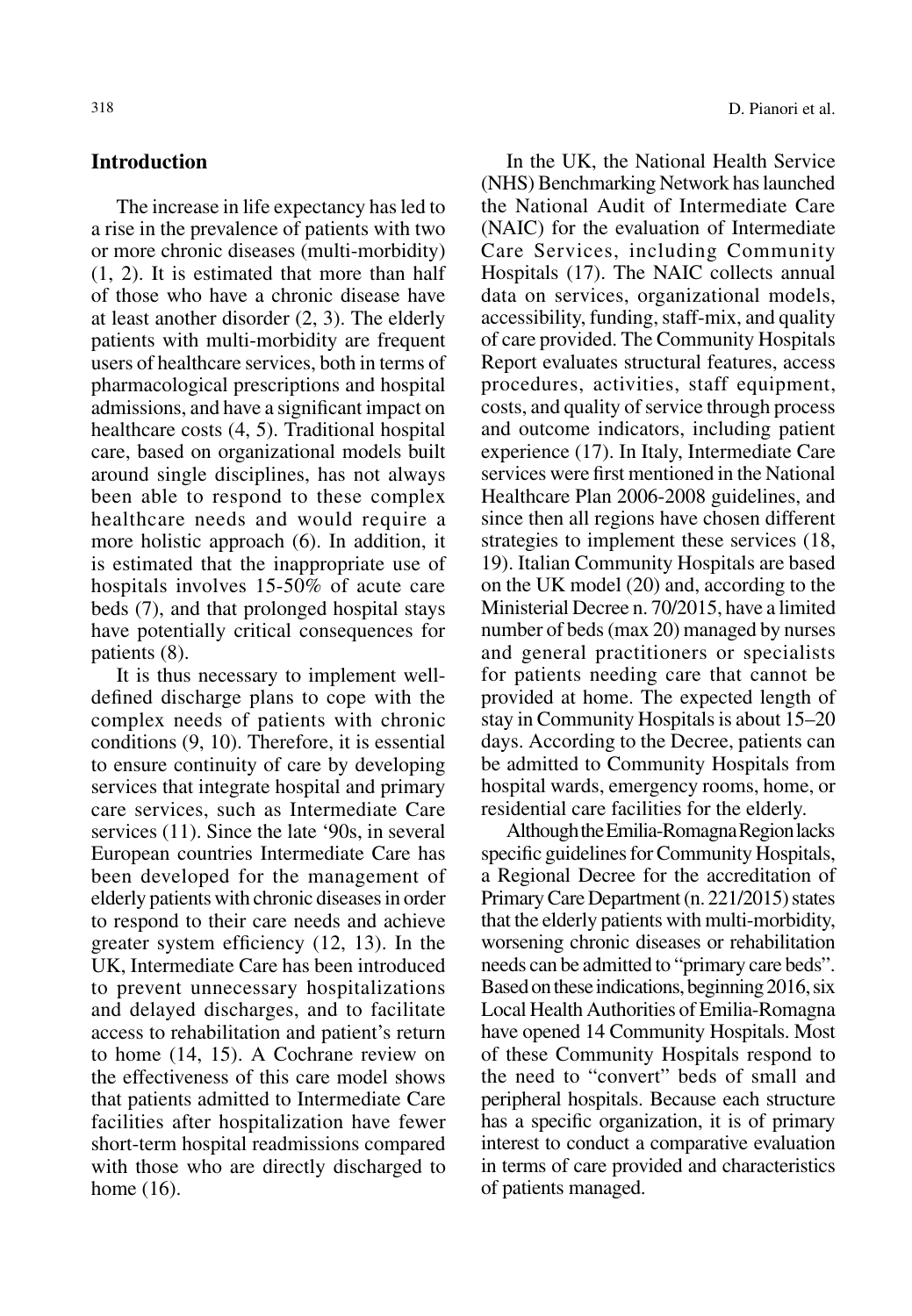To the best of our knowledge, international studies and Italian healthcare programming documents, both national and regional, focus on the description of Intermediate Care services, but lack analyses of sociodemographic and clinical characteristics of patients whom these services should be addressed to. The aim of this study was to describe the healthcare needs met by Community Hospitals of Emilia-Romagna by depicting the characteristics of hospitalized patients, and to conduct a comparative assessment of the quality of care using process and outcome indicators. The secondary purpose of this study was to compare the Intermediate Care Service models of Italy and UK.

# **Methods**

The study population included patients residing in Emilia-Romagna who were discharged between January 1 and December 31, 2016 from the 14 Community Hospitals of the region. To define the patient's characteristics, only the first hospitalization (index admission) was considered, while all episodes occurring during the study year were considered to define the characteristics of the hospitalization.

Data were retrieved from the Regional Informative System of Community Hospitals (RISCO) system (*Sistema Informativo Regionale Ospedali di Comunità – SIRCO*), active since January 1, 2015, according to the indications of Regional Circular n. 26 of December 22, 2014. This administrative database includes all care interventions carried out in Community Hospitals, as well as patient's personal data, source and procedures for admission, reasons for the hospitalization, interventions/procedures, and any social-familiar problems related to hospitalization and discharge.

Using the information anonymized at the Regional Statistical Office and made

available on the RISCO database, the main features of care provided in Community Hospitals were assessed. Thanks to the data linkage of healthcare administrative databases using the patient unique identification code, it was possible to describe multi-morbidity profiles and hospital and Community Hospital readmissions within 90 days of discharge from index admission. For each patient, the presence of 30 diseases (20 physical and 10 mental) was detected using the Hospital Discharge Records (HDRs) database (*Scheda di Dimissione Ospedaliera – SDO*), while filled prescriptions were retrieved from the Regional Health Authority Outpatient Pharmaceutical Database (OPD), which includes drugs reimbursed by the healthcare system that are prescribed by the primary care physician or a specialist (*Assistenza Farmaceutica Territoriale – AFT*), or directly delivered by the hospital pharmacies (*Farmaci a Erogazione Diretta – FED*). Physical and mental diseases were classified by means of an algorithm used in an Italian study focusing on multi-morbidity in the adult population (3), which was partially modified and adapted to this study population, made up of very old patients. In particular, 24 clinical conditions were identified exclusively using ICD-9-CM diagnosis codes occurring over the 36 months preceding the admission to the Community Hospital. Five conditions were identified using both HDRs and OPD, assigning the disease to the patient if it was present in at least one of the two data sources, according to existing protocols more specifically, a patient was considered suffering from hypertension or diabetes if he/ she had at least 2 filled prescriptions in the previous year, while the minimum number of filled prescriptions for defining depression, anxiety and bipolar disorder was 4. The only condition retrieved exclusively from the OPD was thyroid disorders (≥2 prescriptions). (For a complete list of diseases and definitions, see supplementary files).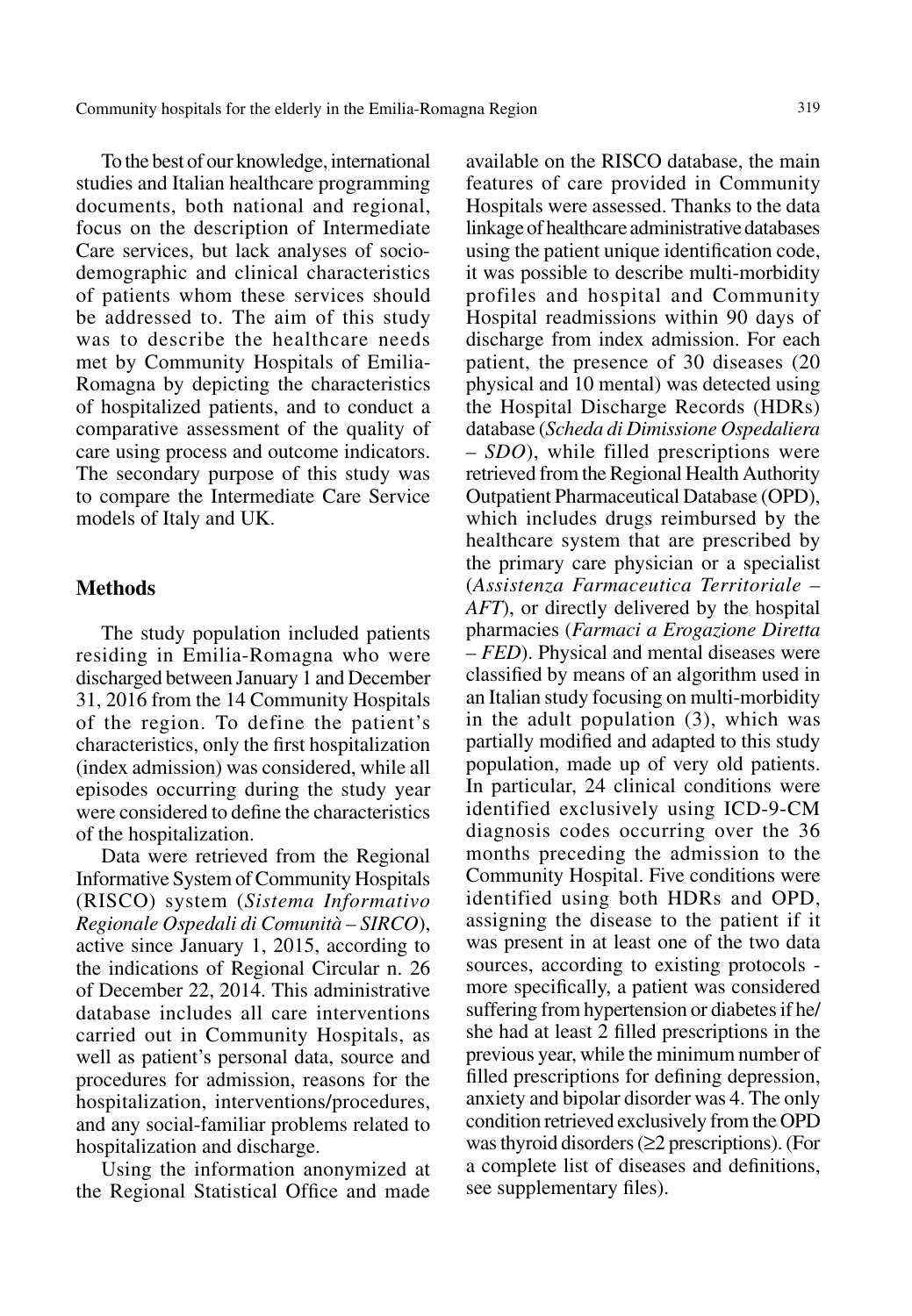For comparative purposes, we considered the variation in the patient's functional autonomy between admission and discharge as the study outcome. In particular, thanks to its simplicity and validity and in keeping with the British NAIC, we used the Modified Barthel Index (MBI) in the 5-level version proposed by Shah (21). MBI is a measure of daily life activity, that shows the degree of independence of a patient. It covers 10 domains of functioning: grooming, bathing, feeding, use of toilets, climbing stairs, dressing, fecal and urinary incontinence, walking and transfers (e.g. from chair to bed). Each activity is assigned a score ranging from 0 (cannot perform tasks) to a maximum of 5, 10 or 15 (completely independent). The total score ranges from 0 to 100 and is inversely proportional to the patient degree of disability. The Regional Circular n. 16 of December 23, 2015 compelled the inclusion of MBI at both admission and discharge in the RISCO database.

For each patient, we also investigated all-cause readmissions to hospitals and Community Hospitals at 90 days of discharge. In case of a transfer to a public or private hospital following index hospitalization, the beginning of the follow-up period was set at the date of hospital discharge.

## *Statistical Analysis*

Data were described as means ± standard deviation, percentages and graphical displays. The presence of recurrent patterns of multi-morbidity, i.e., clinical conditions that tend to co-occur, was investigated through unsupervised cluster analysis. More specifically, we adopted the Balance Iterative Reducing and Clustering using Hierarchies algorithm (22), and opted for the log-likelihood as distance measure. The number of clusters was determined using the Bayesian Information Criterion. Post hoc pairwise comparisons across the resulting clusters were analyzed using Student's *t*-test, Pearson's χ*²* test, Mann-Whitney *U* test, and Fisher's exact test. All data were analyzed using the SPSS software, version 23.

| Local Healthcare<br>Authority | Community<br>Hospital | Patients | Mean<br>Age | Age<br>St. Dv. | Hospitalizations | Length of Stay |        |
|-------------------------------|-----------------------|----------|-------------|----------------|------------------|----------------|--------|
|                               |                       |          |             |                |                  | Mean           | Total  |
| Parma                         | #1                    | 133      | 81.0        | 0.9            | 143              | 23.0           | 3292   |
|                               | #2                    | 99       | 81.4        | 1.2            | 113              | 22.3           | 2521   |
|                               | #3                    | 98       | 78.8        | 1.2            | 105              | 31.5           | 3306   |
|                               | #4                    | 114      | 69.3        | 1.0            | 124              | 13.1           | 1622   |
| Reggio Emilia                 | #5                    | 40       | 78.8        | 2.0            | 47               | 18.7           | 878    |
| Modena                        | #6                    | 225      | 80.0        | 0.7            | 254              | 17.6           | 4459   |
|                               | #7                    | 127      | 80.6        | 1.0            | 177              | 21.8           | 3854   |
| Imola                         | #8                    | 196      | 81.1        | 0.7            | 211              | 24.2           | 5116   |
| Ferrara                       | #9                    | 193      | 79.3        | 0.7            | 216              | 25.8           | 5571   |
|                               | #10                   | 215      | 80.5        | 0.6            | 229              | 27.6           | 6330   |
| Romagna                       | #11                   | 486      | 79.3        | 0.4            | 521              | 18.9           | 9824   |
|                               | #12                   | 22       | 76.8        | 3.4            | 26               | 27.5           | 714    |
|                               | #13                   | 99       | 81.0        | 1.0            | 136              | 28.5           | 3873   |
|                               | #14                   | 74       | 81.3        | 1.4            | 84               | 25.1           | 2108   |
| Emilia-Romagna Region         |                       | 2121     | 79.5        | 0.2            | 2386             | 22.4           | 53,468 |

Table 1 – Age and Length of Stay of Patients admitted to Community Hospitals. Source: RISCO 2016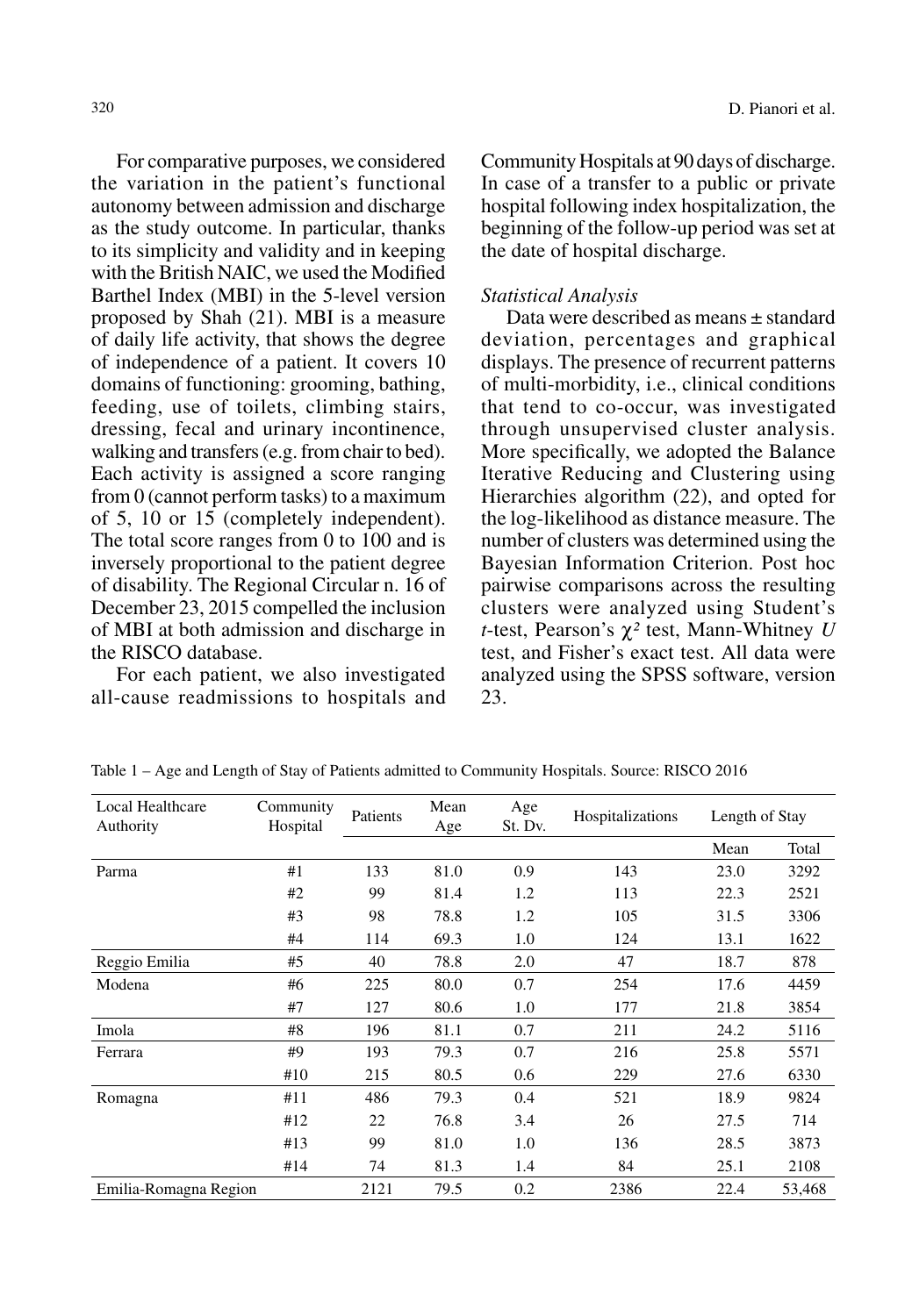# **Results**

A total of 2,121 patients were discharged from Community Hospitals of Emilia-Romagna during the study period. Mean age was 79.5 years, mean hospital stay was 22.4 days (range 13.1 - 31.5 days) and 62.5% of patients were females. Patient characteristics, overall and by Community Hospital, are summarized in Table 1. Ninetyseven patients (4.6%) died - 78 during index hospital stay, and 19 along the following hospitalizations.

Of the 2,121 study patients, 523 (24.7%) had a single condition, while 1,598 (75.3%) had two or more. Among the clinical conditions retrieved from the HDRs, the most frequent was hypertension (82.5%), followed by depression, anxiety and dysthymia  $(34.1\%)$ , diabetes  $(23.1\%)$ , and cerebrovascular diseases (22.0%) (Table 2).

Cluster analysis carried on patients with multiple diseases produced two multimorbidity clusters, hereafter named "A" and "B", accounting for 39.9% and 35.4% of the study population. Mean number of co-occurring chronic conditions per patient was lower in A than in B  $(3.0 \text{ vs. } 4.7, p =$ 0.004). As shown in Table 2, patients in cluster A had a higher prevalence of mental illness (48.2%), diabetes (30.8%), thyroid disease (20.5%), and cerebrovascular disease (20.1%); on the contrary, cluster B exhibited a higher frequency of cardiac arrhythmias (46.7%), congestive heart failure  $(42.7\%)$ , renal failure  $(22.1\%)$ , and chronic pulmonary disease (25.0%).

Table 2 – Results from Cluster Analysis**.** Source: HDRs 2013–2016; OPD 2015–2016

|                                          |                  | $\leq 1$ Condition |             | <b>Multi-Morbidity Patterns</b> |             |           | Total       |        |
|------------------------------------------|------------------|--------------------|-------------|---------------------------------|-------------|-----------|-------------|--------|
|                                          |                  |                    |             | Custer A                        |             | Cluster B |             |        |
|                                          | $\mathbf n$      | $\%$               | $\mathbf n$ | $\%$                            | $\mathbf n$ | $\%$      | $\mathbf n$ | $\%$   |
| Hypertension                             | 280              | (53.5)             | 737         | (87.0)                          | 732         | (97.5)    | 1749        | (82.5) |
| Myocardial infarction                    | 1                | (0.2)              | 3           | (0.4)                           | 91          | (12.1)    | 95          | (4.5)  |
| Congestive heart failure                 | $\overline{c}$   | (0.4)              | 0           | (0.0)                           | 321         | (42.7)    | 323         | (15.2) |
| Peripheral vascular disease              | $\overline{2}$   | (0.4)              | 7           | (0.8)                           | 115         | (15.3)    | 124         | (5.8)  |
| Cerebrovascular disease                  | 6                | (1.1)              | 170         | (20.1)                          | 291         | (38.7)    | 467         | (22.0) |
| Cardiac arrhythmias                      | 1                | (0.2)              | 7           | (0.8)                           | 351         | (46.7)    | 359         | (16.9) |
| Diabetes                                 | 14               | (2.7)              | 261         | (30.8)                          | 216         | (28.8)    | 491         | (23.1) |
| Thyroid disease                          | 5                | (1.0)              | 174         | (20.5)                          | 106         | (14.1)    | 285         | (13.4) |
| Chronic pulmonary disease                | 1                | (0.2)              | 14          | (1.7)                           | 188         | (25.0)    | 203         | (9.6)  |
| Liver disease                            | 1                | (0.2)              | 26          | (3.1)                           | 15          | (2.0)     | 42          | (2.0)  |
| Renal failure                            | $\mathbf{0}$     | (0.0)              | 27          | (3.2)                           | 166         | (22.1)    | 193         | (9.1)  |
| Rheumatic disease                        | 1                | (0.2)              | 1           | (0.1)                           | 33          | (4.4)     | 35          | (1.7)  |
| Peptic ulcer                             | $\theta$         | (0.0)              | 12          | (1.4)                           | 7           | (0.9)     | 19          | (0.9)  |
| Tumors                                   | 16               | (3.1)              | 143         | (16.9)                          | 58          | (7.7)     | 217         | (10.2) |
| Orthopedic and rehabilitation conditions | 5                | (1.0)              | 125         | (14.8)                          | 152         | (20.2)    | 282         | (13.3) |
| Substance abuse                          | $\boldsymbol{0}$ | (0.0)              | 18          | (2.1)                           | 9           | (1.2)     | 27          | (1.3)  |
| Dementia                                 | 5                | (1.0)              | 101         | (11.9)                          | 182         | (24.2)    | 288         | (13.6) |
| Mild to moderate mental illness          | 33               | (6.3)              | 408         | (48.2)                          | 283         | (37.7)    | 724         | (34.1) |
| Severe mental illness                    | 1                | (0.2)              | 41          | (4.8)                           | 14          | (1.9)     | 56          | (2.6)  |
| Other mental illness                     | 1                | (0.2)              | 7           | (0.8)                           | 5           | (0.7)     | 13          | (0.6)  |
| Neurological disorders                   | 8                | (1.5)              | 76          | (9.0)                           | 78          | (10.4)    | 162         | (7.6)  |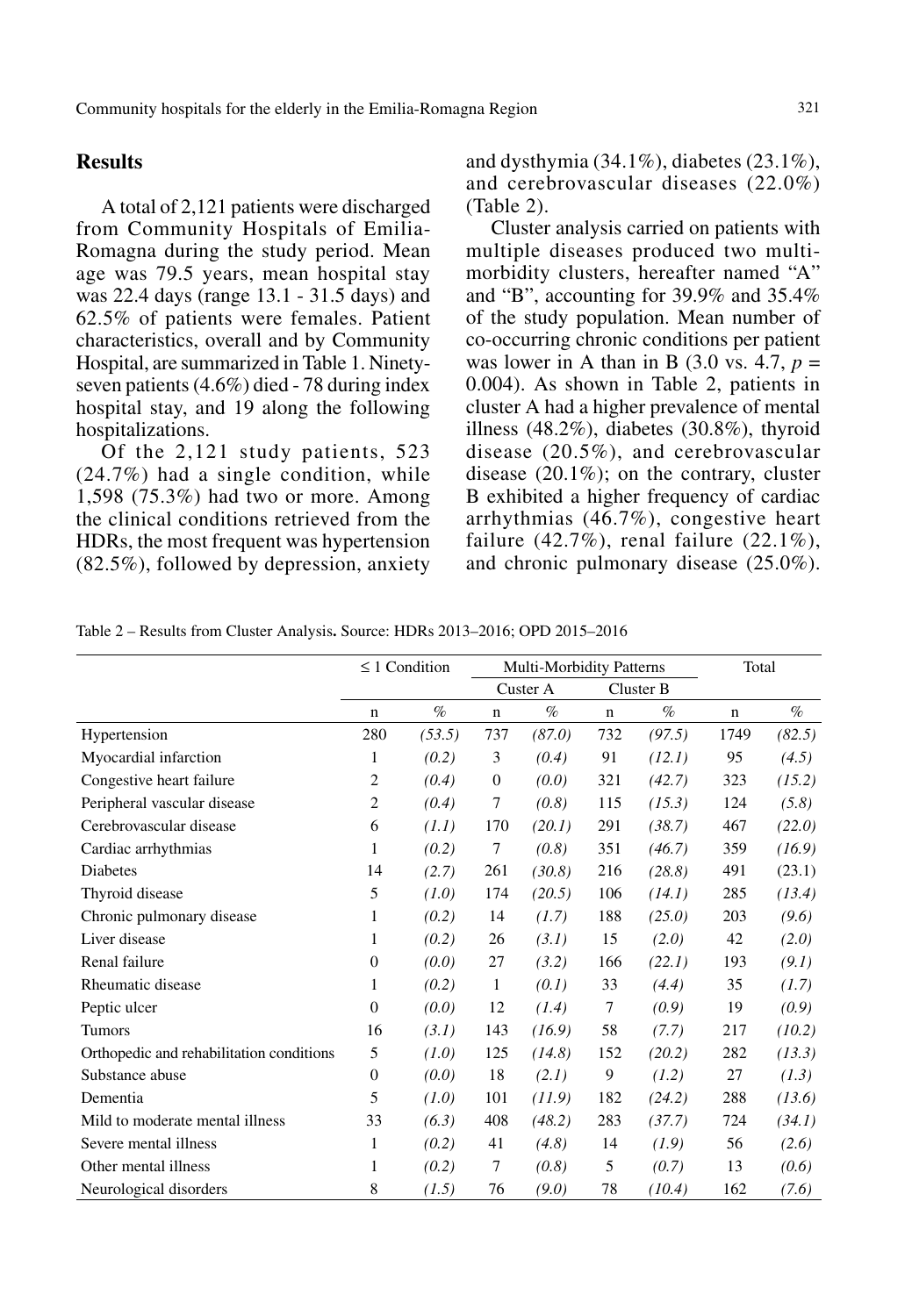

Figure 1 – Clusters A and B by Community Hospital

Clusters A and B were not evenly distributed across Community Hospitals, as illustrated in Figure 1. Prevalence of A ranged from 29.8% to 49.0%, while prevalence of B range from 12.3% to 52.0%.

Mean age for A and B was 79.0 and 82.1 years, respectively  $(p < 0.001)$ . Also gender composition was significantly different (*p*  $= 0.002$ ) in the two clusters: females were 66.2% in A and 58.9% in B.

Overall, we found 2,386 admissions to Community Hospitals for 2,121 patients. As shown in Table 3, most of these (71.8%) occurred after discharge from public or accredited private hospitals (in Emilia-Romagna, as in the other Regions, there are private hospitals that supply some services for the regional healthcare system after accreditation and are paid by public funding). Reasons for accessing Community Hospitals were: surveillance and nursing care (40.7%), rehabilitation care (37.7%), patient or caregiver education (12.0%), minor acute or chronic illness  $(5.5\%)$ , and other  $(4.1\%)$ .



Figure 2 – Modified Barthel Index Score on Admission and Discharge, by Community Hospital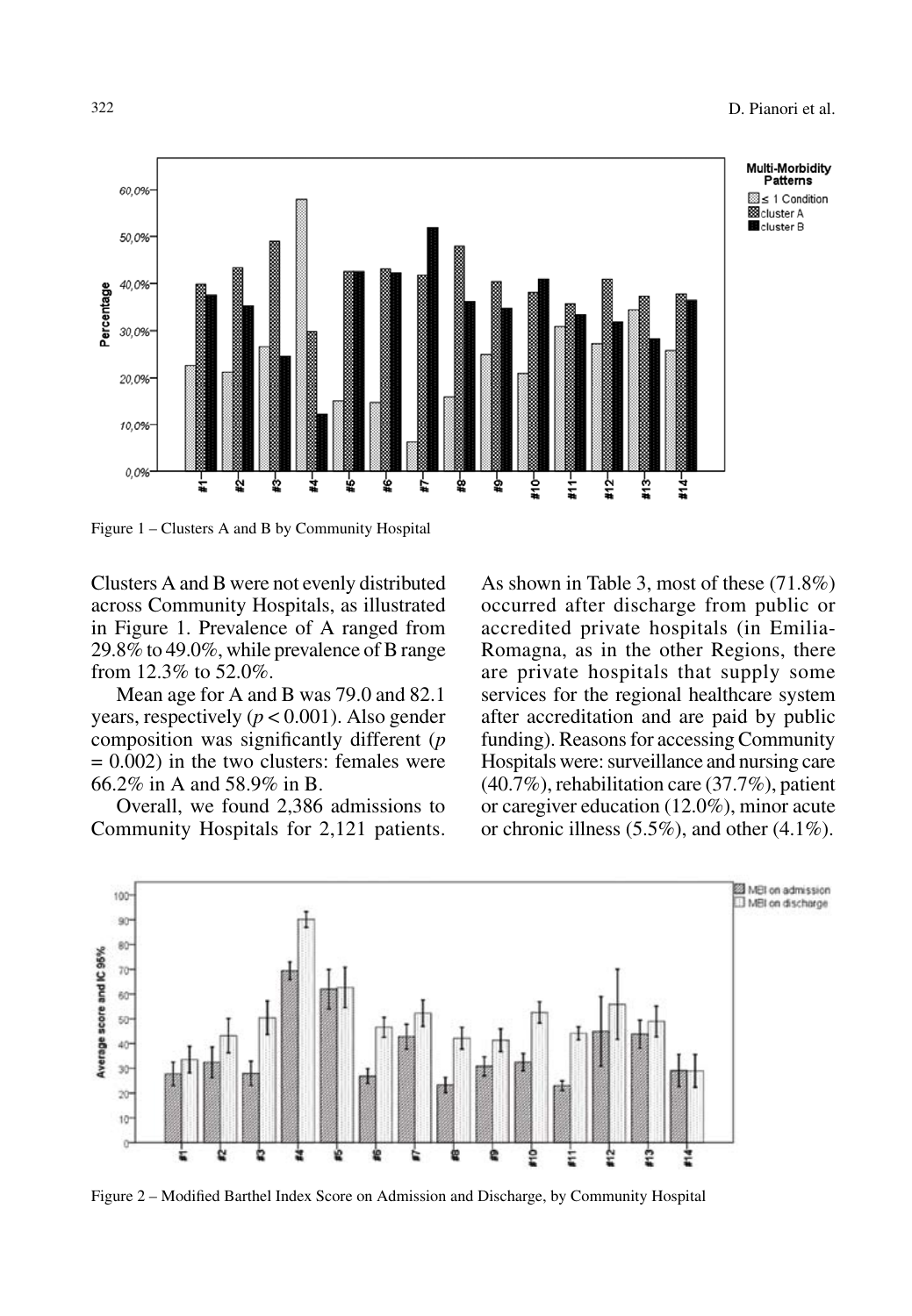| Local Healthcare                        |                            | Source of Admission |                        |                        |                   |           |                 |            |                      |            |                 | Destination at Discharge                |                |                           |                 |                                        |               |                                  |
|-----------------------------------------|----------------------------|---------------------|------------------------|------------------------|-------------------|-----------|-----------------|------------|----------------------|------------|-----------------|-----------------------------------------|----------------|---------------------------|-----------------|----------------------------------------|---------------|----------------------------------|
| FO<br>Authority                         |                            | Home                | Public/Pri<br>Hospital | ivate                  | Facility<br>Other |           | Died            |            | Discharge<br>Routine |            |                 | Transfer to Public/<br>Private Hospital |                | Planned Home<br>Discharge |                 | Planned Discharge<br>to Other Facility |               | Left Against Me-<br>dical Advice |
|                                         | $\mathbf{u}$               | of                  | $\blacksquare$         | of                     | $\mathbf{u}$      | of        | $\mathbf{r}$    | of         | n                    | of         | $\mathbf{u}$    | o                                       | $\mathbf{u}$   | o                         | $\mathbf{u}$    | oz                                     | n             | oz                               |
| $\overline{+}$<br>Parma                 | 36                         | $(25.2\%)$          | $\overline{100}$       | $(69.9\%)$             |                   | $(4.9\%)$ | 36              | $(25.2\%)$ | 66                   | $(46.2\%)$ | $\overline{10}$ | $(7.0\%)$                               | 3              | $(2.1\%)$                 | 26              | $(18.2\%)$                             | $\mathcal{L}$ | $(1.4\%)$                        |
| #2                                      | 56                         | $(49.6\%)$          | 53                     | (46.9%                 |                   | (3.5%)    | 5               | (4.4%)     | $\overline{6}$       | $(54.0\%)$ | $\overline{24}$ | $(21.2\%)$                              | $\overline{ }$ | (6.2%)                    | $\overline{16}$ | $(14.2\%$                              | $\circ$       | $(0.0\%)$                        |
| #3                                      | $\mathfrak{g}$             | $(2.9\%)$           | $\overline{a}$         | $(96.2\%$              |                   | $(1.0\%)$ |                 | $(1.0\%)$  | 56                   | $(53.3\%)$ | 18              | (17.1%)                                 | 12             | (11.4%)                   | 18              | $(17.1\%)$                             | $\circ$       | $(0.0\%)$                        |
| #4                                      | 36                         | $(29.0\%)$          | 88                     | $(71.0\%)$             | 0                 | $(0.0\%)$ | $\circ$         | $(0.0\%)$  | 115                  | (92.7%     | $\sigma$        | $(4.0\%)$                               | $\mathcal{L}$  | $(1.6\%)$                 | $\circ$         | (0.0%)                                 | $\mathbf{C}$  | $(1.6\%)$                        |
| 5#<br>Reggio Emilia                     | 34                         | (72.3%)             | 12                     | 5.5%)<br>$\tilde{c}$   |                   | (2.1%     | 3               | (6.4%)     | $\circ$              | $(19.1\%)$ | $\circ$         | $(19.1\%$                               | $\infty$       | (42.6%                    | $\circ$         | $(12.8\%$                              | $\circ$       | $(0.0\%)$                        |
| ₩,<br>Modena                            | 29                         | $(11.4\%)$          | 224                    | $(88.2\%)$             |                   | (0.4%)    | 5               | $(2.0\%)$  | 196                  | $(77.2\%)$ | 28              | $(11.0\%)$                              | $\mathbf{r}$   | $(5.1\%)$                 | 〓               | $(4.3\%)$                              |               | (0.4%)                           |
| #7                                      | 72                         | $(40.7\%)$          | 98                     | $(55.4\%)$             | 7                 | $(4.0\%)$ | $\overline{ }$  | $(4.0\%)$  | $\overline{5}$       | $(53.1\%)$ | 29              | $(16.4\%)$                              | 22             | $(12.4\%)$                | $\overline{z}$  | $(11.9\%)$                             | 4             | (2.3%)                           |
| $\ast$<br>Imola                         | $\sim$                     | $(1.4\%)$           | 208                    | $(98.6\%)$             | $\circ$           | $(0.0\%)$ | Ξ               | $(5.2\%)$  | 82                   | (38.9%)    | 26              | (12.3%)                                 | 84             | (39.8%)                   | ${}^{\circ}$    | (3.8%)                                 | $\circ$       | $(0.0\%)$                        |
| $\uparrow\!\!\!\!\downarrow$<br>Ferrara | $\,89$                     | (41.2%              | 126                    | $(58.3\%)$             |                   | $(0.5\%)$ | 4               | (1.9%)     | 103                  | $(47.7\%)$ | 22              | $(10.2\%)$                              | $\frac{1}{2}$  | (22.7%)                   | 36              | (16.7%                                 | $\mathbf{c}$  | $(0.9\%)$                        |
| #10                                     | 92                         | (40.2%)             | 137                    | $(59.8\%)$             | $\circ$           | $(0.0\%)$ | $\mathbf{C}$    | $(0.9\%)$  | 129                  | (56.3%)    | $\overline{31}$ | $(13.5\%)$                              | $\overline{4}$ | (17.9%                    | 22              | $(9.6\%)$                              | 4             | (1.7%)                           |
| #11<br>Romagna                          | 36                         | $(6.9\%)$           | 482                    | (92.5%                 | 3                 | $(0.6\%)$ | $\infty$        | $(1.5\%)$  | 373                  | $(71.6\%)$ | 45              | $(8.6\%)$                               | $\overline{4}$ | (9.4%)                    | $\ddot{4}$      | $(8.4\%)$                              | $\mathcal{L}$ | (0.4%)                           |
| #12                                     | 13                         | $(50.0\%)$          | 13                     | $(50.0\%)$             | ○                 | $(0.0\%)$ |                 | (3.8%)     | 15                   | (57.7%)    |                 | (3.8%)                                  | 5              | (19.2%)                   |                 | (3.8%)                                 | $\epsilon$    | $(11.5\%)$                       |
| #13                                     | $\mathcal{A}$              | (47.1%              | $\mathcal{L}$          | 1.5%<br>$\overline{c}$ | $\sim$            | $(1.5\%)$ | $\overline{10}$ | (7.4%)     | 78                   | $(57.4\%)$ | ৩               | (4.4%)                                  | $\circ$        | $(0.0\%)$                 | $\pm$           | $(30.1\%)$                             |               | (0.7%)                           |
| #14                                     | $\boldsymbol{\mathcal{S}}$ | (97.6%)             |                        | $(1.2\%)$              |                   | (1.2%)    | 4               | $(4.8\%)$  | 54                   | $(64.3\%)$ | 4               | (4.8%)                                  | 18             | $(21.4\%)$                | $\mathcal{L}$   | (2.4%)                                 | $\mathcal{L}$ | (2.4%                            |
| Emilia-Romagna Region                   | 645                        | $(27.0\%)$          | 1713                   | $1.8\%$<br>C)          | 28                | $(1.2\%)$ | 5               | $(4.1\%)$  | 1431                 | $(60.0\%)$ | 258             | $(10.8\%)$                              | 325            | $(13.6\%)$                | 252             | $(10.6\%$                              | 23            | $(1.0\%)$                        |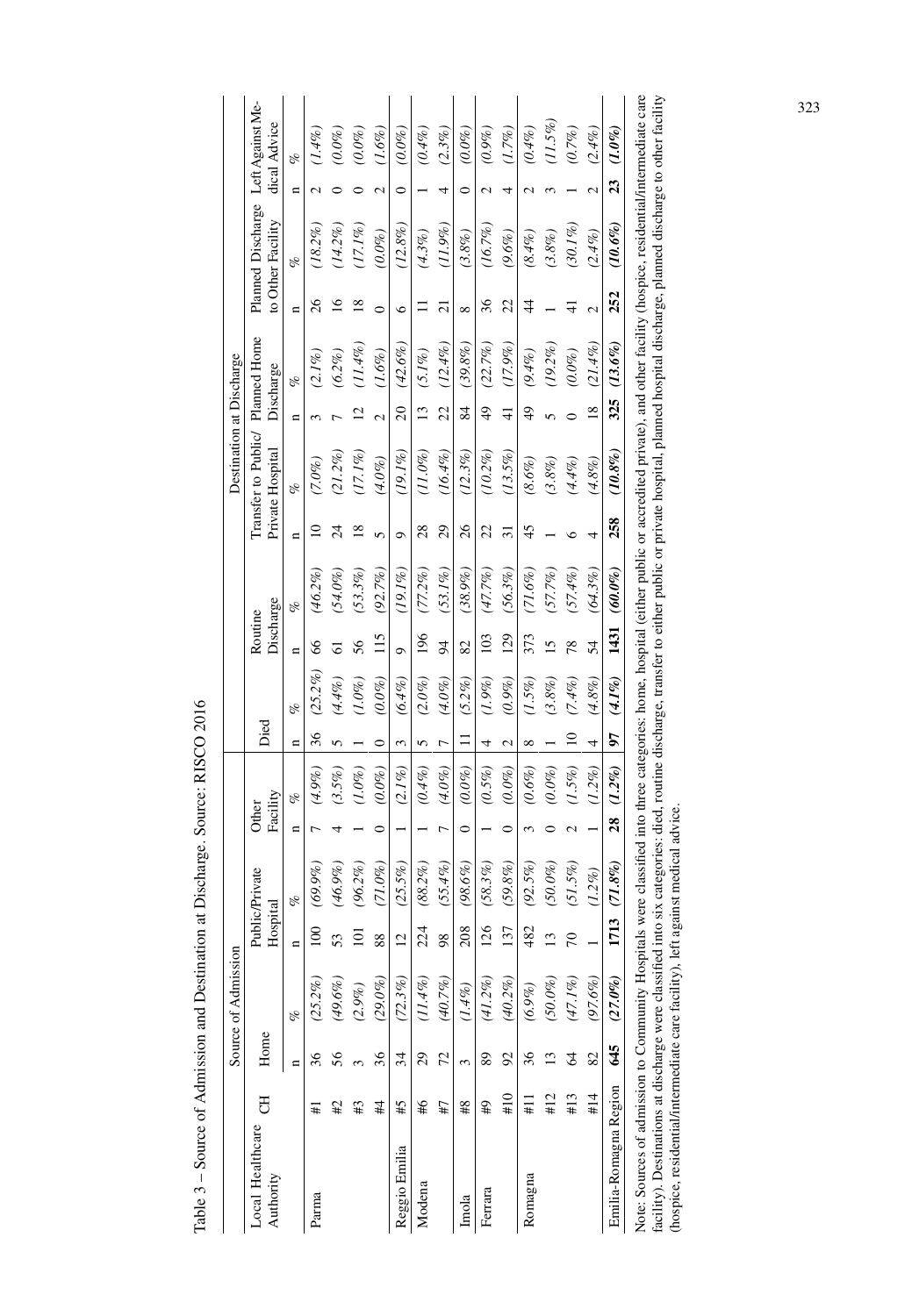Mean MBI at admission was 32.2, ranging from 23.0 in the Local Healthcare Authority (LHA) of Romagna to 69.4 in the LHA of Parma; MBI at discharge was 47.6, ranging from 29.0 in the LHA of Romagna to 90.1 in the LHA of Parma. Mean difference of 15.3 between values at admission and discharge was statistically significant ( $p < 0.001$ ). Figure 2 illustrates MBI values for each of the 14 Community Hospital.

As shown in Table 3, routine discharges were 60.0%, planned home discharges were 13.6%, transfers to public or private hospitals were 10.8%, and planned discharges to residential care facilities were 10.6%.

Of the 2,043 patients discharged alive from Community Hospitals, 20.2% experienced at least one hospital readmission at 90 days. Of the 1,600 patients discharged to home, 18.1% were readmitted to hospital at 90 days (9.1% at 30 days). Of the 222 patients transferred to hospital after index hospitalization, 29.7% were newly admitted to hospital (18.9% at 30 days). Of the 221 patients discharged to residential care facilities, 25.8% and 20.4% were readmitted to hospital at 90 days and 30 days, respectively (Table 4).

Of the 2,043 patients discharged alive from Community Hospitals, 8.8% experienced at least one Community Hospital readmission at 90 days. Of the 1,600 patients discharged to home, 5.3% were readmitted to Community Hospitals at 90 days. Of the 222 patients transferred to hospital after index hospitalization, 34.7% were newly admitted to Community Hospitals. Of the 221 patients discharged to residential care facilities, 8.1% were readmitted to Community Hospitals at 90 days. (Data not shown in tables.)

# **Discussion and conclusions**

Community Hospitals represent a possible model of Intermediate Care in Italy, but there is still a lack of monitoring and assessment processes aimed at evaluating the characteristics of patients and the effectiveness of care.

For the first time in Italy, the present study describes the characteristics of patients admitted to Community Hospitals. These subjects were very old and predominantly (75.3%) affected by two or more chronic conditions. This figure is consistent with the range of prevalence values found in other studies on multi-morbidity, and is close to the upper boundary of this range (95.1%) (23, 24). However, a recent study conducted in Emilia-Romagna found a prevalence of multi-morbidity lower than our result, i.e., 49.9% for 80- to 84-year-olds (3). By the way, it is difficult to compare our findings with those present in the literature because population, setting, data source and pathologies included are heterogeneous.

Despite similarities and differences with results from other studies, our findings suggest that elderly patients hospitalized in Community Hospitals are particularly complex and need a structured and appropriate care supply. In particular, we found two multi-morbidity clusters made up of pathologies that other studies have found to be significantly correlated (23, 25-27). One-third of the study population had a multi-morbidity profile (cluster B) that includes heart failure, arrhythmias and conduction disorders, kidney disease, and chronic lung disease—all diseases whose association can be explained by shared pathophysiological pathways (23-24, 27- 29). The clinical picture of these patients might represent an aggravation of basic clinical conditions, since typical pathologies of multi-organ dysfunction were present. The prevalence of patients with multiple organ failure varied across Community Hospitals, suggesting that patient access depended on different organizational factors rather than different patterns of diseases. Some Community Hospitals indeed admit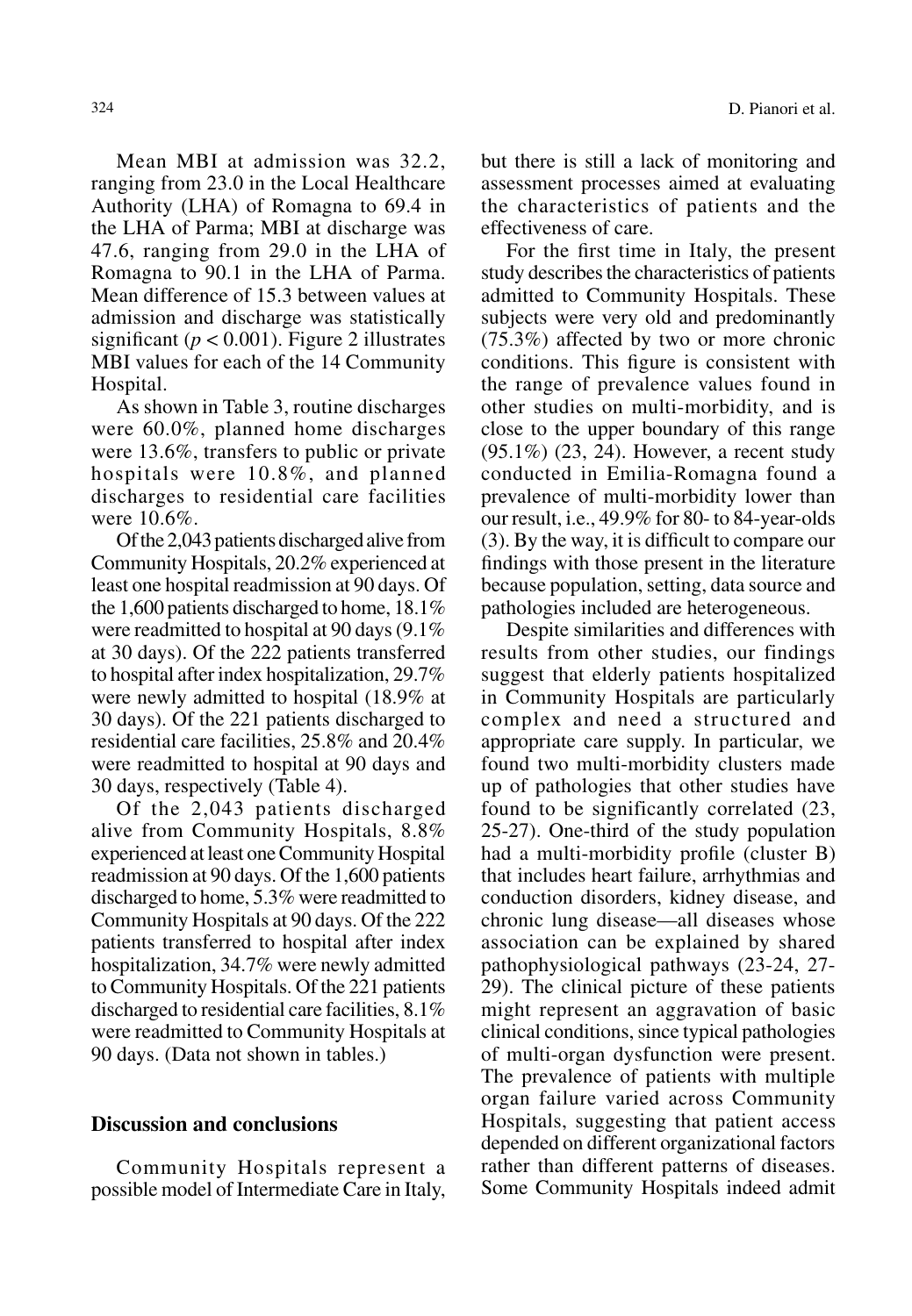| $\frac{1}{2}$ |                                  |
|---------------|----------------------------------|
|               |                                  |
| くく            |                                  |
|               |                                  |
|               |                                  |
| ֠             |                                  |
|               |                                  |
|               |                                  |
|               |                                  |
| י<br>י        |                                  |
|               |                                  |
|               |                                  |
|               |                                  |
|               |                                  |
|               |                                  |
|               |                                  |
|               |                                  |
|               |                                  |
|               |                                  |
|               |                                  |
| ĺ             |                                  |
| I             | t<br>۱<br>١<br>l                 |
| I             | ł                                |
| Í             | $\begin{array}{c} \n\end{array}$ |

| Local Healthcare<br>Authority | Community<br>Hospital |                       |                 | Home Discharge |                 |                |                     |                  | Transfer to Hospital |               |                |                 |    | Transfer to Other Facility |                 |                |
|-------------------------------|-----------------------|-----------------------|-----------------|----------------|-----------------|----------------|---------------------|------------------|----------------------|---------------|----------------|-----------------|----|----------------------------|-----------------|----------------|
|                               |                       | ⋖                     |                 | $\leq 30$ days |                 | $\leq 90$ days | ₹                   |                  | $\leq 30$ days       |               | $\leq 90$ days | ₹               |    | $\leq 30$ days             |                 | $\leq 90$ days |
|                               |                       |                       | Ξ               | olo            | Ξ               | ofo            |                     | Ξ                | olo                  | Ξ             | of             |                 | ⋍  | of                         | Ξ               | of             |
| Parma                         | $\pm$                 |                       | ↤               | (5.9)          | ٥               | (13.2)         |                     |                  | (1.I)                |               | (44.4)         | 24              |    | (8.3)                      |                 | (8.3)          |
|                               | #2                    |                       |                 | (III)          | ⊵               | (25.4)         | $\overline{\infty}$ |                  | (22.2)               |               | (27.8)         | ᅼ               |    | (7.1)                      |                 | (21.4)         |
|                               | #3                    |                       |                 | (3.2)          |                 | (6.3)          | Ē                   |                  | (23.5)               |               | (35.3)         | $\overline{18}$ |    | (16.7)                     |                 | (22.2)         |
|                               | #4                    | $\approx$             |                 | (0.9)          | n               | (4.5)          |                     |                  | (25.0)               |               | (25.0)         | ∊               |    | (0.0)                      |                 | (0.0)          |
| Reggio Emilia                 | 5#                    | N)<br>$\mathbf{\sim}$ | ∼               | (28.0)         | $\overline{10}$ | (40.0)         | 7                   | 3                | (42.9)               | 4             | (57.1)         | 5               | ⊂  | (0.0)                      | ○               | (0.0)          |
| Modena                        | 46                    | 88                    | 26              | (13.8)         | 47              | (25.0)         | 25                  |                  | $(8.0)$              |               | (32.0)         | $\infty$        |    | (25.0)                     |                 | (62.5)         |
|                               | L#                    | 88                    | ${}^{\circ}$    | (9.1)          | $\overline{17}$ | (19.3)         | $\Omega$            |                  | (15.0)               |               | (20.0)         | $\overline{6}$  |    | (6.2)                      |                 | (25.0)         |
| Imola                         | $_{\rm \#8}$          | 155                   | $\overline{c}$  | (13.5)         | $\frac{1}{4}$   | (25.8)         | 23                  | 4                | (17.4)               | 5             | (21.7)         | $\infty$        | 0  | (0.0)                      | 0               | (0.0)          |
| Ferrara                       | ₽#                    | 38                    | ಸ               | (15.2)         | 33              | (23.9)         | $\frac{8}{2}$       |                  | (22.2)               |               | (38.9)         | 34              | ٥  | (17.6)                     |                 | (20.6)         |
|                               | #10                   | $\mathcal{L}$         | $\overline{13}$ | (7.9)          | 27              | (16.5)         | 29                  | $\overline{2}$   | (41.4)               | ᅼ             | (48.3)         | $\overline{20}$ |    | (5.0)                      | $\mathbf{\sim}$ | (10.0)         |
| Romagna                       | $\frac{11}{11}$       | 395                   | ಸ               | (7.8)          | 66              | (16.7)         | 4                   |                  | $(9.8)$              |               | (19.5)         | 42              | ≘  | (23.8)                     | ≘               | (23.8)         |
|                               | #12                   | $\circ$               |                 | (0.0)          |                 | $(0.0)$        |                     |                  | $(0.0)$              |               | $(0.0)$        |                 |    | $(0.0)$                    |                 | (0.0)          |
|                               | #13                   |                       |                 | (3.4)          |                 | $(6.8)$        |                     |                  | (0.0)                |               | $(0.0)$        | 29              | ە  | (65.5)                     | 20              | (69.0)         |
|                               | #14                   | Ю                     | 3               | (4.6)          |                 | (16.9)         |                     |                  | (0.0)                |               | (0.0)          | 2               | 0  | (0.0)                      | 0               | (0.0)          |
| Emilia-Romagna Region         |                       | 1600                  | 146             | (9.1)          | 289             | (18.1)         | 222                 | $\boldsymbol{d}$ | (18.9)               | $\frac{8}{5}$ | (29.7)         | 221             | 45 | (20.4)                     | 57              | (25.8)         |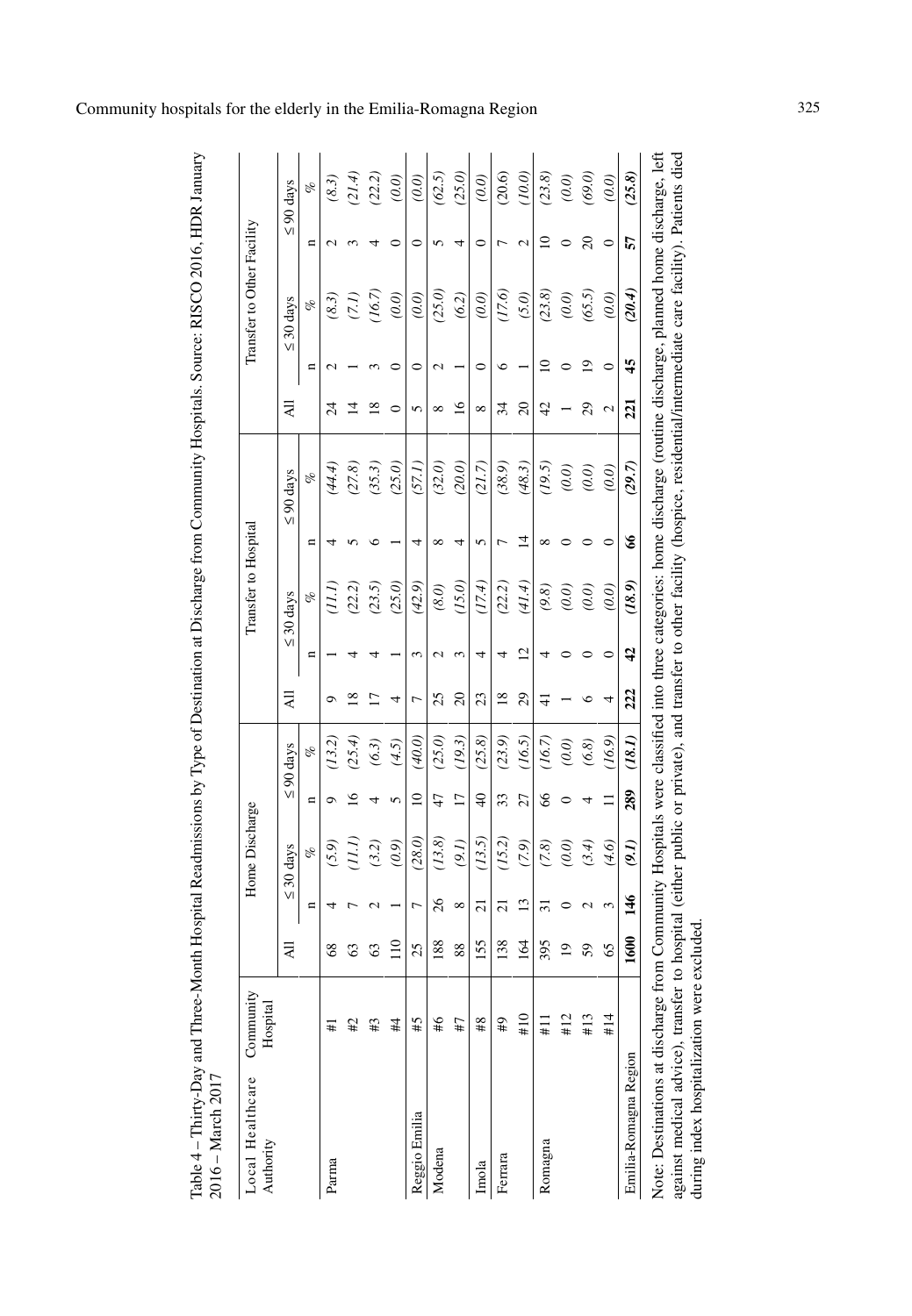patients mainly from acute hospitals, while others admit patients mainly from home; also, in some cases, admission is proposed by general practitioners, and in others by general practitioners and specialists in geriatrics or in clinical medicine belonging to the NHS. These differences are likely the result of how Community Hospitals were settled in each specific area. Some of them were born from the conversion of peripheral hospital facilities, and some others from the necessity to enhance residential services. This may suggest that, in Emilia-Romagna, Community Hospitals are mostly used to favor hospital discharges and not as an alternative to hospitalization for patients coming from home or long-term residencies and needing stabilization or health surveillance.

We found a 90-days readmission rate of 20.2%. This result is particularly relevant, as the majority of patients admitted to Community Hospitals came from the traditional hospital. Comparing our data with those from the NAIC 2015 and the Community Hospital 2016 Report, some differences emerge. Mean age of patients assisted in Intermediate Care Services was higher in UK than in Emilia-Romagna (83 vs. 79.5 years), as well as mean length of stay (22.4 vs. 28 days). Sources of admission also differed: in Emilia-Romagna 71.8% of patients came from acute hospitals and 27.0% from home, while in UK 51.8% came from the hospital and 40.1% from home. MBI at admission was, on average, lower in Emilia-Romagna than in UK patients (32.2 vs. 57.3), as well as its in-hospital variation (15.3 vs. 19.1); however, when reading this result one must consider that in Emilia-Romagna the MBI at admission was much lower than in UK. In-hospital deaths were 4.6% in Emilia-Romagna and 6.3% in UK. Routine discharges were more common in UK than in Emilia-Romagna (66.6 vs. 60.0%), while planned discharges to residential care facilities were more common in EmiliaRomagna (24.2 vs. 17.1%). The rate of readmission to Community Hospitals at 30 days from discharge was higher in Emilia-Romagna (8.8%) than in UK (6.9%).

To sum up, patients hospitalized in Community Hospitals of Emilia-Romagna were of advanced age, had a higher burden of multi-morbidity when compared to the general population, and were likely to be readmitted to hospital at 90 days from discharge. In the absence of specific guidelines, each Community Hospital has developed different strategies to admit patients with different healthcare needs.

Overall, the comparison with the UK showed some differences in patients' case mix, admission source and independence, although a reliable and comprehensive comparative assessment is not possible. For historical reasons the UK Intermediate Care system is more advanced than the Italian one, and is now part of an integrated network of care. In UK, Intermediate Care system manages mainly non-complex, elderly patients; in Emilia-Romagna, patients hospitalized in Community Hospitals are as much old as in UK, but they predominantly come from acute hospitals.

A strength of this study is that, for the first time in Italy, it investigated the case mix and outcomes of patients hospitalized in Community Hospitals. This analysis was made possible thanks to the presence of a specific administrative database, which is constantly updated to improve the accuracy and quality of compilation by professionals and to select the information useful to implement an effective monitoring system. However, some variables such as the reason for hospitalization are still not reliable and were thus discarded from analyses. Despite this limitation, some suggestions and policy implications can be derived from this study. The high readmission rate suggests that it is necessary to revise the patient access criteria in relation to the context and healthcare needs of the target population, in order to facilitate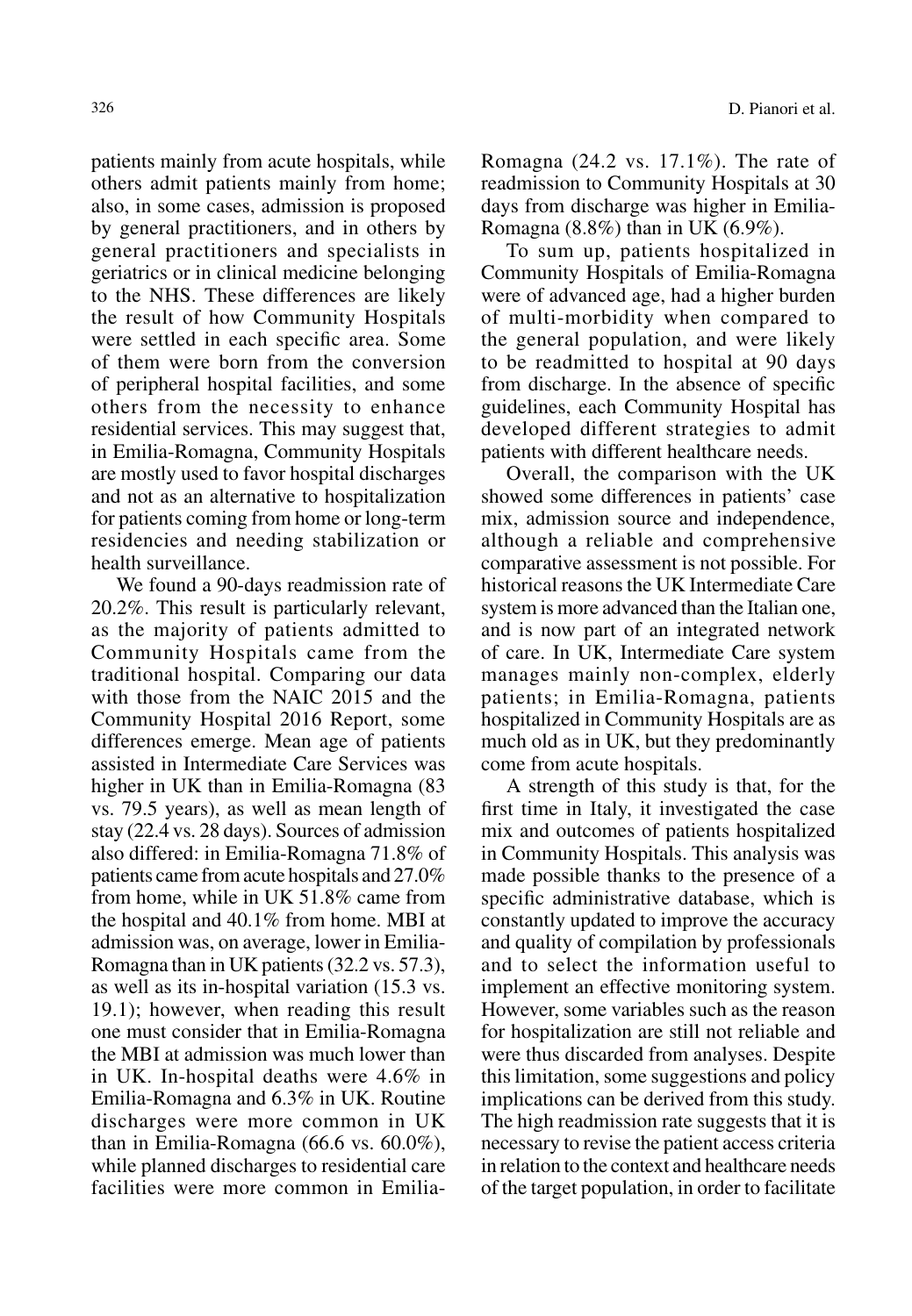the return home in conditions of clinical stability and independence and to prevent potentially avoidable re-hospitalizations. To ensure continuity of care and implement national health policies for older patients with complex clinical profiles, Intermediate Care services should play a pivotal role in the integration of hospital and primary care settings by promoting a multidisciplinary and patient-centered approach. The development of Intermediate Care, and in particular Community Hospitals, requires guidelines and protocols to define which patients can benefit more from this type of care. It will also be necessary to assess the quality of care provided by these facilities through appropriate and internationally comparable indicators.

The Patient Reported Experience Measures (PREMs) are an important suggestion coming from the UK experience. Since 2013, a short questionnaire has been administered to patients discharged from Community Hospitals in order to detect the patient's point of view and involvement in the care planning process (30). A validation study of PREMs in the Community Hospitals of Emilia-Romagna is forthcoming (31). In a care setting where quality-of-care outcomes are not supposed to measure mortality or clinical complications, we think it is of great importance to detect the patient's point of view, and to use this information to improve and redesign patient-based healthcare services.

#### **Acknowledgements**

The authors declare that they have no conflict of interest. This study was not funded and was conducted in conformity with the regulations on data management of the Regional Health Authority of Emilia-Romagna and according to the Italian Code of conduct and professional practice and applying to processing personal data, for statistical and scientific purposes (art. 20-21, the legislative decree 196/2003 [http://www.garanteprivacy.it/web/guest/home/docweb/-/docweb-display/ docweb/1115480] published in the State Official Journal no. 190 of 2004-08-14), which explicitly exempts the need for ethical approval for using anonymous data

(Preamble #8). Data were anonymized at the Regional Statistical Office, where each patient was assigned a unique identifier; this identifier eliminates the possibility to trace the patient's identity or other sensitive data. Thus, for this type of study, formal consent is not required.

#### **Riassunto**

# *Come rispondono gli Ospedali di comunità ai bisogni assistenziali dei pazienti anziani? Uno studio osservazionale condotto nella regione Emilia-Romagna*

Introduzione. Le Cure Intermedie sono state sviluppate come strumento per la gestione delle cronicità dei pazienti anziani, garantendo cure di qualità e una maggiore efficienza di sistema. In Italia, un esempio di Cure Intermedie è rappresentato dagli Ospedali di Comunità (OsCo) che si ispirano al modello dei Community Hospitals inglesi. L'obiettivo di questo studio è descrivere i bisogni di salute a cui rispondono gli OsCo della Regione Emilia-Romagna descrivendo le caratteristiche dei pazienti ricoverati e valutando indicatori di processo e di esito attraverso un'analisi comparativa della qualità dell'assistenza.

Disegno di studio. Studio osservazionale di coorte retrospettivo.

Metodi. La popolazione in studio comprende i pazienti residenti nella Regione Emilia-Romagna dimessi tra il 1° gennaio 2016 e il 31 dicembre 2016 dai 14 OsCo regionali. I dati sono stati rilevati attraverso il Sistema Informativo Regionale degli Ospedali di Comunità (SIRCO); i profili multimorbosità sono stati identificati attraverso le Schede di Dimissione Ospedaliera (SDO), le prescrizioni farmacologiche territoriali (AFT) e le erogazioni da parte delle farmacie ospedaliere (FED). Per ogni paziente è stata valutata la variazione del punteggio del Barthel Index Modificato (BIM) a cinque livelli e le riammissioni ospedaliere entro tre mesi dalla dimissione. La presenza di pattern ricorrenti di multimorbosità, cioè di condizioni cliniche che tendono a coesistere, è stata studiata utilizzando una cluster analysis non supervisionata.

Risultati. La popolazione in studio è composta da 2121 pazienti con età media di 79,5 anni, durata media di degenza in OsCo 22,4 giorni (variazione tra 13,1 e 31,4 giorni) e di cui il 62,5% sono donne. La maggior parte dei pazienti proviene da ospedali per acuti (71,8%) e dal domicilio (27,0%). Le dimissioni ordinarie a domicilio sono 60,0%, le dimissioni protette a domicilio sono il 13,6% e il 10,8% dei pazienti viene trasferito presso un ospedale pubblico o privato.

Sono stati identificati due pattern di multimorbosità distribuiti in modo disomogeneo tra gli OsCo. Il numero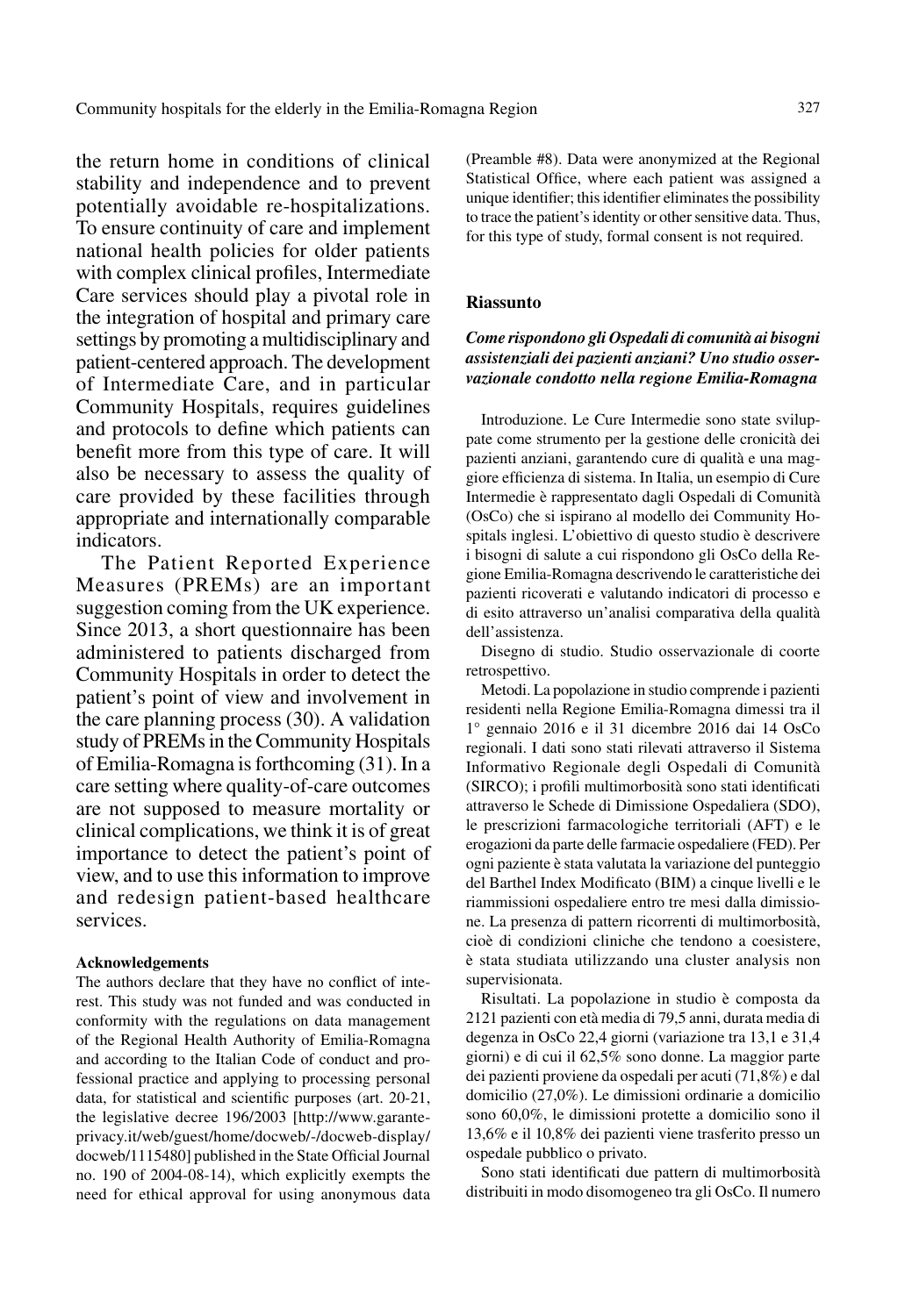medio di patologie croniche concomitanti per paziente è risultato differente nei due cluster (3,0 vs 4,7, p <0,004). Il punteggio medio BIM all'ammissione e alla dimissione è rispettivamente 32,2 e 47,6. La differenza media del punteggio (15,3) tra l'ammissione e la dimissione è statisticamente significativa (p <0,001). Le riammissioni ospedaliere nei tre mesi di follow up si sono verificate per il 20,2% dei pazienti.

Conclusioni. Lo sviluppo delle Cure Intermedie, ed in particolare degli OsCo, richiede linee guida e protocolli per definire quali pazienti possano beneficiare di più dell'assistenza erogata presso queste strutture. Occorre migliorare la valutazione della qualità dell'assistenza erogata da queste strutture attraverso misure adeguate e comparabili a livello internazionale, tra cui indicatori che valutino l'esperienza dei pazienti.

## **References**

- 1. Banerjee, S. Multimorbidity-older adults need health care that can count past one. Lancet 2015; **385**: 587-9.
- 2. Barnett K, Mercer SW, Norbury M, et al. Epidemiology of multimorbidity and implications for health care, research, and medical education: a cross-sectional study. Lancet 2012; **380**: 37-3.
- 3. Lenzi J, Avaldi VM, Rucci P, et al. Burden of multimorbidity in relation to age, gender and immigrant status: a cross-sectional study based on administrative data. BMJ Open 2016; **6**: e012812
- 4. Marengoni A, Angleman S, Melis R, et al. Aging with multimorbidity: a systematic review of the literature. Ageing Res Rev 2011; **10**: 430-9
- 5. Salisbury C. Multimorbidity: redesigning health care for people who use it. Lancet 2012; **380**: 7-9.
- 6. Liotta G, Gilardi F, Scarcella P, et al. Trend and determinants of acute inpatient care for the elderly in Italy from 2001 to 2011. Ann Ig 2016; **28**: 319-7.
- 7. McDonagh MS, Smith DH, Goddard M. Measuring appropriate use of acute beds. A systematic review of methods and results. Health Policy 2000; **53**: 157-4.
- 8. Shojania KG, Duncan BW, McDonald KM, et al. Safe but sound: patient safety meets evidencebased medicine. JAMA 2002; **88**: 508-3.
- 9. Lenzi J, Mongardi M, Rucci P, et al. Sociodemographic, clinical and organisational factors

associated with delayed hospital discharges: a cross-sectional study. BMC Health Serv Res 2014; **14**: 128.

- 10. Bryan K, Gage H, Gilbert K. Delayed transfers of older people from hospital: causes and policy implications. Health Policy 2006; **76**: 194-201.
- 11. Maciocco G. Dal paradigma dell'attesa a quello dell'iniziativa. La strada per costruire il secondo pilastro della sanità. Ann Ig 2007; **19**: 551-7.
- 12. Damiani G, Pinnarelli L, Ricciardi G. L'ospedalizzazione a domicilio: valutazione della dimissione precoce in termini di mortalità e soddisfazione dei pazienti. Ann Ig 2006; **18**: 80-6.
- 13. Vincent JL, Rubenfeld GD. Does intermediate care improve patient outcomes or reduce costs? Crit Care 2015; **19**: 89.
- 14. Young J, Stevenson J. Intermediate care in England: where next? Age Ageing 2006; **35**: 339-41.
- 15. Young J. The development of intermediate care services in England. Arch Gerontol Geriatr 2009; **49**: S21-5.
- 16. Griffiths PD, Edwards MH, Forbes A, et al. Effectiveness of intermediate care in nursing-led in-patient units. Cochrane Database Syst Rev 2007; **2**: CD002214.
- 17. Young J, Gladman JRF, Forsyth DR, et al. The second national audit of intermediate care. Age Ageing 2015; **44**: 182-4.
- 18. Compagni A, Tediosi F, Tozzi VD. L'integrazione tra ospedale e territorio nelle Aziende Sanitarie. In: Cantù Elena, Eds. Rapporto OASI 2010: L'aziendalizzazione della sanità in Italia. Milano: EGEA, 2010: 519-38.
- 19. Morando V, Tozzi VD. Lo zibaldone delle cure intermedie: analisi delle esperienze regionali, in Italia e in Europa. In: CERGAS – Bocconi, Eds. Rapporto OASI 2016: Osservatorio sulle Aziende e sul Sistema sanitario Italiano. Milano: EGEA, 2010.
- 20. Tucker H. Discovering integrated care in community hospitals. J Integr Care 2013; **21**: 336-6.
- 21. Shah S, Vanclay F, Cooper B. Improving the sensitivity of the Barthel Index for stroke rehabilitation. J Clin Epidemiol 1989; **42**: 703-9.
- 22. Zhang T, Ramakrishnan R, Livny M. BIRCH: an efficient data clustering method for very large databases. In: Proceedings of the 1996 ACM SIGMOD international conference on Manage-